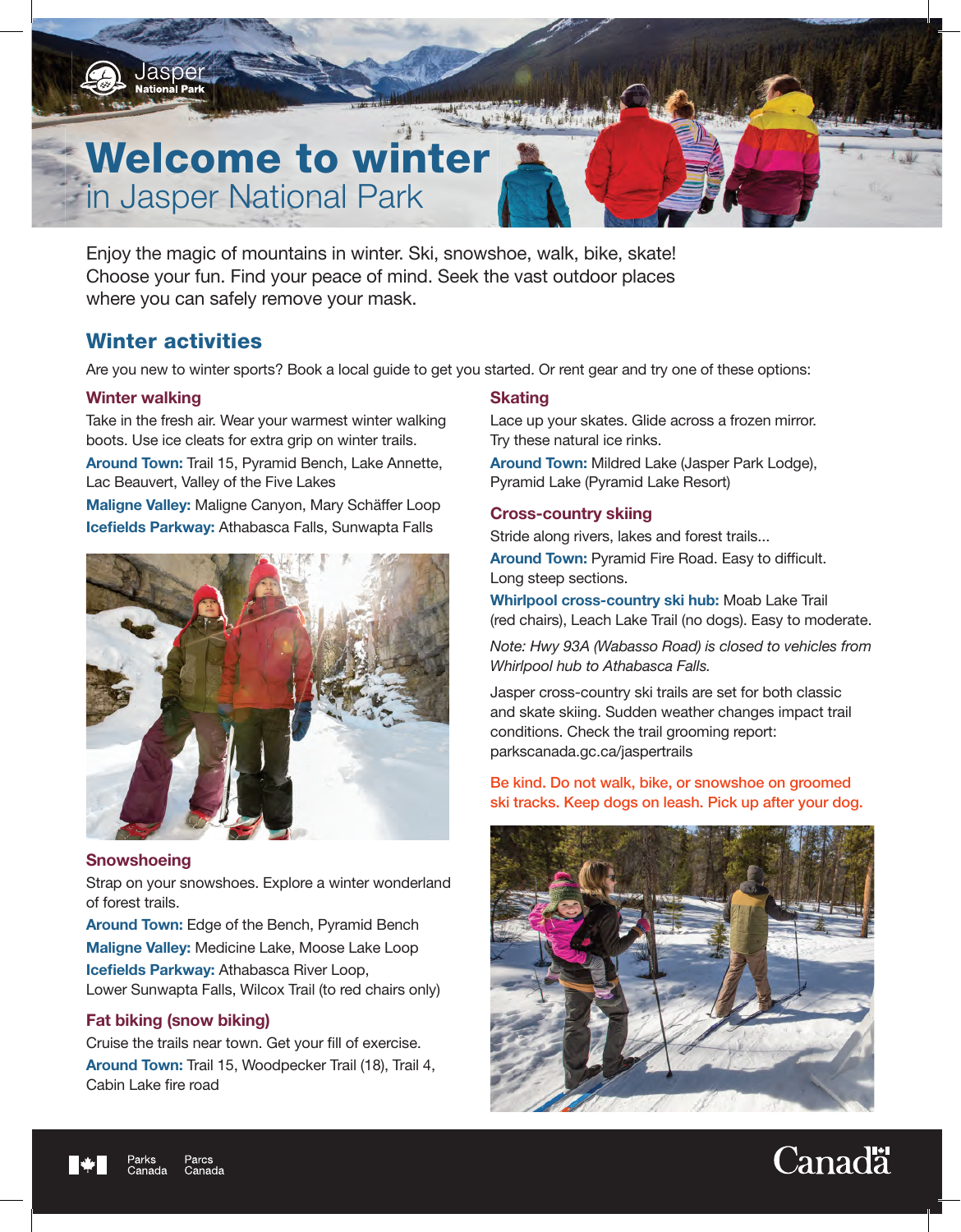## Safety is your responsibility



Travel in avalanche country involves risk. Safety is your responsibility. Know and understand the risk. Even small slopes can avalanche. Make good, informed choices. Read more about avalanche safety: parksmountainsafety.ca



#### Waterfall, canyon, and river ice (moving water):

Travel on ice over moving water is not safe. Below the ice, the water is cold, often deep and fast-moving. Ice can give way at any time, no matter how thick it appears to be.

#### $\approx$  Athabasca and Sunwapta Falls

Live to take another picture. Never go onto the ice at Athabasca Falls or Sunwapta Falls. If you see people on the ice or the wrong side of the fence, do not follow them.

#### $\approx$  Maligne Canyon

Walking into the canyon should be done with a certified guide. Certified guides are trained to detect dangers and know where to go. Guides equip you with helmet and ice cleats.

Inside the canyon surfaces are slippery and uneven. There is thin ice and breakable ice shelves. Rock and ice fall are common. There are limited ways to exit.

#### Pond and lake ice (still water):

Parks Canada does not monitor ice thickness. It is up to you to assess the thickness of the ice. The Canadian Red Cross recommends an ice thickness of at least 15 centimetres for safe skating on lakes and ponds. This ice depth does not apply to moving water. Ice over moving water is unstable.



Heads-up! Standing trees may fall to the ground at any time. Use extra caution when it is windy.

## *Know before you go:*

- Check the trail conditions report at parkscanada.gc.ca/jaspertrails Tip: Once on the trail conditions web page, click on the Trail detail link to see the area map.
- Check the weather report at weather.gc.ca
- Check the website for avalanche hazard report and mountain parks safety: parksmountainsafety.ca
- Keep in mind mountain weather changes often and without warning. Conditions may change from light risk to life threatening risk in the blink of an eye.

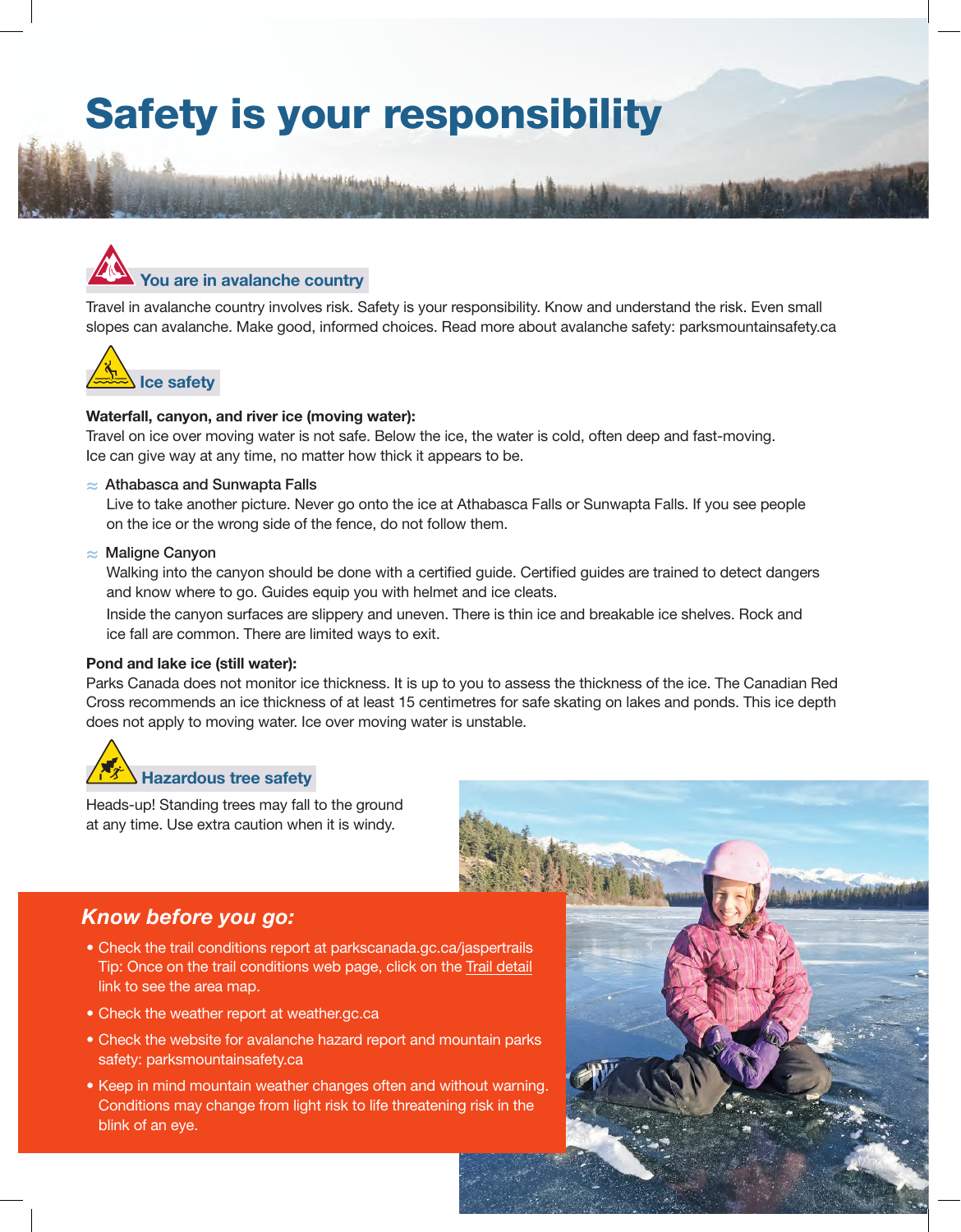

## November 1 – March 31:



You must have approved snow tires or chains for driving Highway 93 (Icefields Parkway) and on Marmot Road. It is the law. Your tires must have a snowflake or "M+S" symbol.

We recommend snow tires for winter driving on all roads in Jasper National Park.

Plan ahead before you drive. Mountain weather changes often and without warning. These roads are remote.

There is no cell phone service on:

- Highway 93 between Athabasca Falls and Lake Louise.
- Maligne Road.
- Sections of Highway 16.

#### Winter driving check list:

- Tell a friend or family member about your route.
- Check the road conditions: Dial 511, visit 511.alberta.ca or drivebc.ca
- Check the weather forecast: weather.gc.ca
- Delay your plans if weather forecast is poor.
- Drive during daylight hours.
- Fill your gas tank in advance.
- Bring extra washer fluid and winter oil for your vehicle.
- Pack a winter driving emergency kit.
- Bring extra food and warm clothing. You may have a long wait before help arrives, if your vehicle fails.

## Town of Jasper COVID-19 safety

Please help keep visitors and residents of Jasper Town safe. We can protect each other from COVID-19!

- Wash your hands
- Keep social distance (2 metres)
- Wear a mask when distance is not possible

In the Town of Jasper, you must wear a mask:

- On the west side of Connaught Drive between Hazel Avenue and Aspen Avenue;
- On Patricia Street between Hazel Avenue and Pyramid Lake Road;
- On all connecting public sidewalks between those streets;
- On all public sidewalks where a 2 metre distance cannot be maintained; and
- In all public indoor spaces, including all businesses, facilities, patios and indoor areas that are open to the public.

Note: Jasper Town bylaws are subject to change

For more information on COVID-19 safety in Jasper National Park and Jasper Town go to: https://www.jasper-alberta.com/covid and https://www.pc.gc.ca/en/pn-np/ab/jasper/visit/covid-19-info